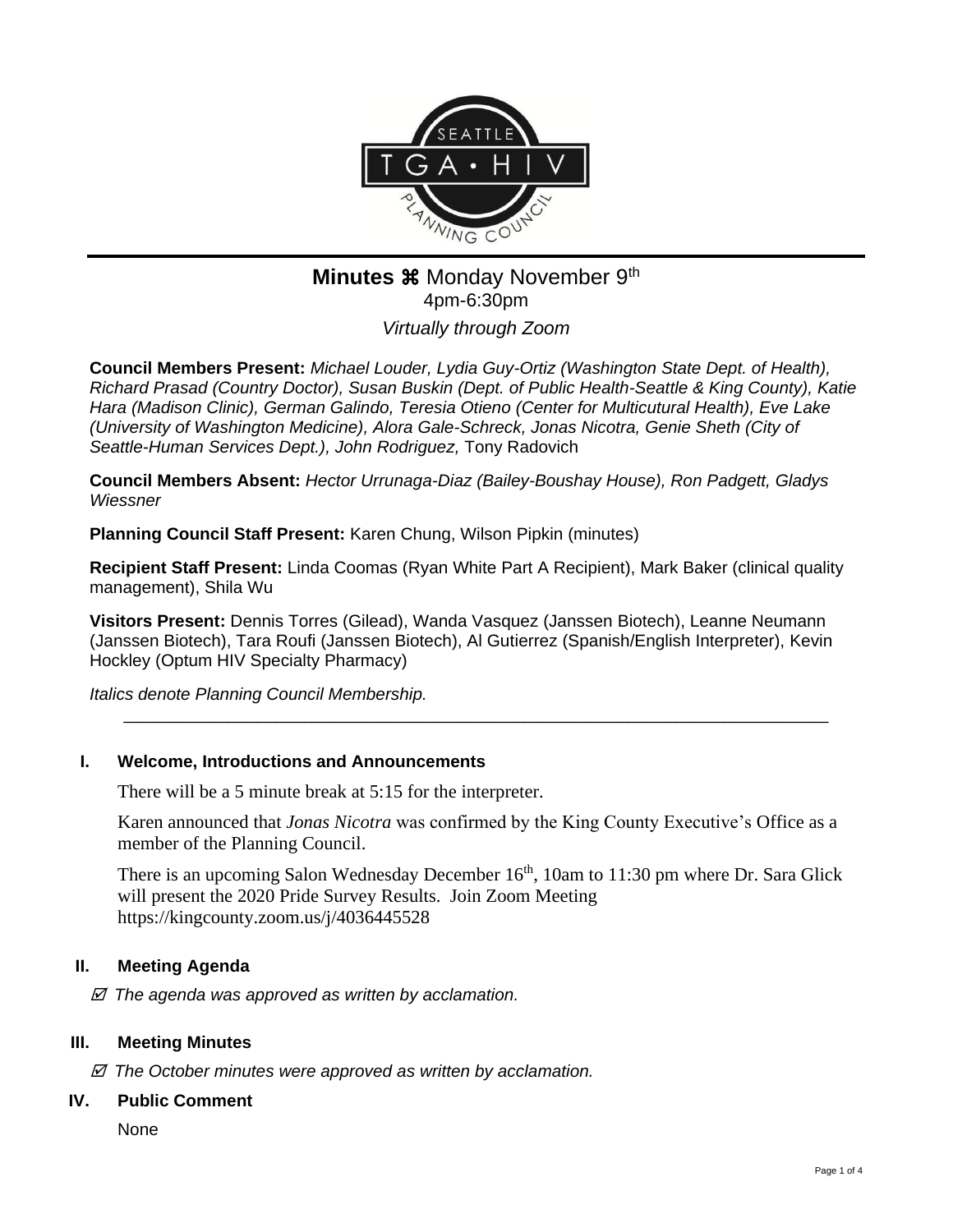### **V. Recipient Report**

Linda announced that the Core Medical Services Waiver was received on October 16<sup>th</sup>. This is in line with previous years. Recipient Staff is poised to integrate contractual changes that will follow from the reallocation plan. Mark is working on the PROVIDE Database with the state. The Recipient will be working with the NAPSRA Committee to finalize the carryover plan. In response to a question it was stated that the Core Medical Services Waiver allows the Council to side step the legislative requirement to adhere to a 75/25% split between clinical services and support services. This is due to Washington being a Medicaid expansion state, and there being a lot of funding for core medical services.

## **VI. Executive Committee Report**

The Formulary Review Board met in October, and at that point there was an opportunity for community partners to provide input to the Health Care Authority on proposed changes. The community response was overwhelming to the point that the review board opted postpone the vote on those changes until the second week of December. There was an invitation to have a more in-depth conversation with community partners, Washington State Dept. of Health, and others on this topic. The proposed changes are for step therapies. If an Apple Health client and their doctor agree on a new regimen, they have to try and fail on the less expensive regimens before they are allowed to use the more expensive regimens. This could create wait time and barriers to accessing treatment. Getting into care is already very difficult for the most marginalized communities that are disproportionately affected by HIV/AIDS. With step therapy this will continue to be the case. This is not in line with HIV treatment guidelines on the federal level or the governor's call to End AIDS Washington. Those enrolled in Apple Health will struggle to access treatment. It was stated that people living with HIV (PLWH) were not invited to this conversation. It was noted that due to formulary changes and the pandemic it has been very difficult to get PLWH access to treatment.

It was stated that this is larger than just Gilead, and there are other treatments on AIDS drug assistance program (ADAP) that have been Food and Drug Administration (FDA) approved. If you are on a government funded program like Medicare or Medicaid, pharmaceutical companies cannot pay for treatment. If someone does not have access to a government funded program, pharmaceutical companies can assist. The Pharmaceutical Drug Review Board would like to hear community input and feedback on this topic, and there is an upcoming meeting. If you are unable to attend, you can write and submit a statement. It was stated that PLWH used to be very organized, but no longer are. This makes it difficult to find those who can give personal accounts and feedback. Tony agreed to be a point of contact for the meeting happening on the  $19<sup>th</sup>$ (anthonyradovich@gmail.com).

### **VII. Needs Assessment, Priority Setting & Resource Allocation Committee Report**

*Richard* introduced the reallocation plan that was put together at the last meeting. What it shows is the requested money within service categories where services were asking for more money and those categories which are going to underspend and return funds. This happens every year in order to meet legislative requirements to spend a certain amount of funds. Due to the clinical quality management position remaining unoccupied for several months, there was extra money to add back into the reallocation. There is more money being returned than is being requested. This allowed for filling every request, with some being left over. The extra was absorbed by the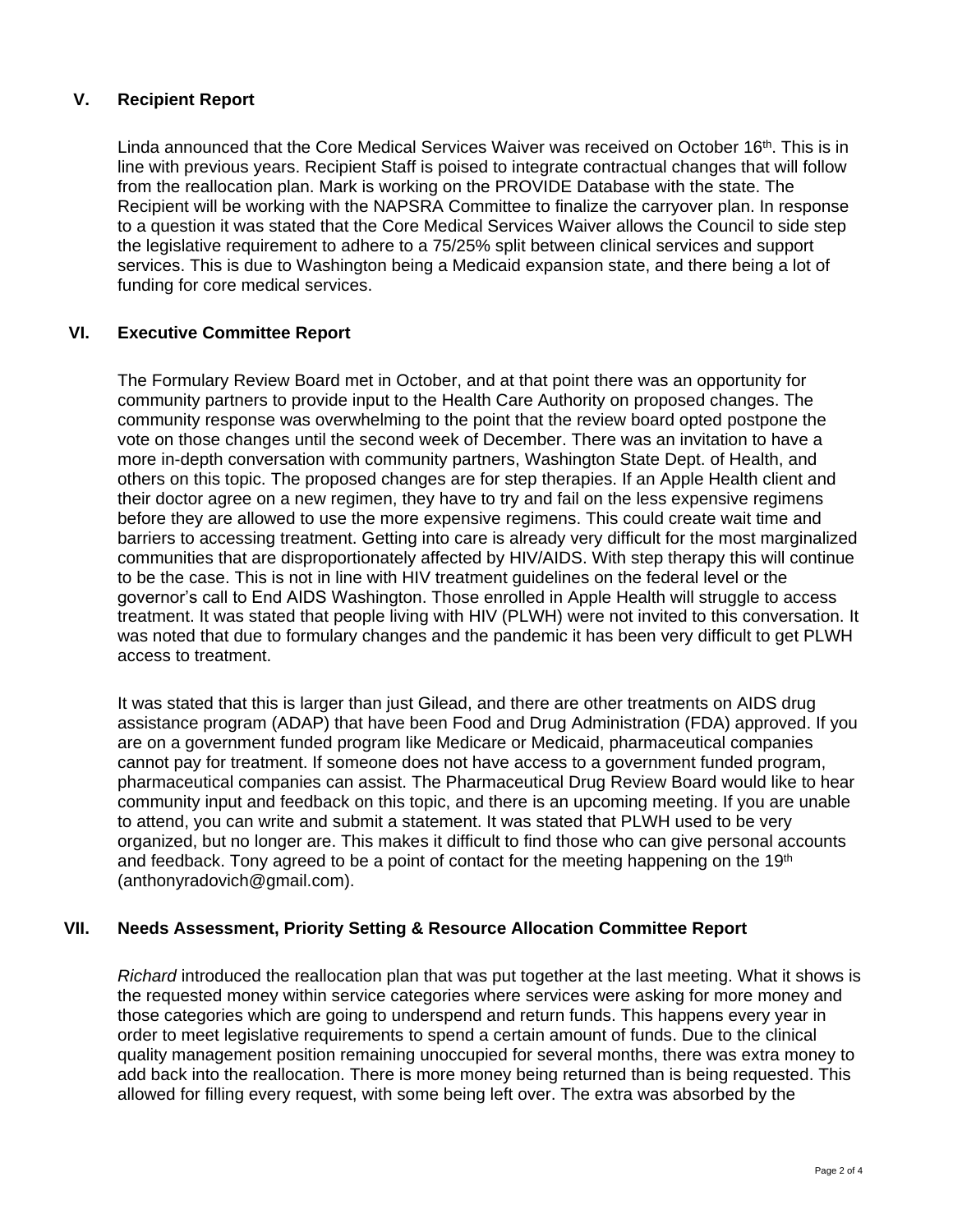Recipient to put toward administration. It was noted that this plan will go into effect if and when the Council votes to approve it. Reallocation is done to spend out funds and not get penalized.

### *MOTION: Richard motioned that the Planning Council accept this reallocation plan. Michael seconded.*

*Discussion: In response to a question, it was noted that Housing has not requested more funds and will spend out allocated funds and this has to do with programmatic capacity. This is not reflective of the overall housing need. Funds were not reallocated to service categories that did not request more funds, as they would go unspent.*

# *The motion passed with the following vote:*

- In favor 9 *Michael, Jonas, Richard, Susan, Katie, Eve, Lydia, Teresia, Genie*
- Opposed -0-
- Abstaining -1- *German*

*MOTION: Richard motioned to allow the Recipient to reallocate funds toward the end of the grant year to spend out funds. Susan seconded.*

*Discussion: It was noted that this would allow the Recipient to move funds at the end of the grant year without Council approval in order meet legislative requirements.*

### *The motion passed with the following vote:*

- In favor 9 *Michael, Richard, Susan, Katie, Eve, Jonas, Lydia, Teresia, Genie*
- Opposed -0-
- Abstaining -1- *German*

It was noted that the directives are not quite finished yet. They are not due until the RFP goes out, so there is a little time.

### **VIII. Membership/Operations Committee Report**

This committee interviewed a new applicant and will hopefully bring this before the Council at the next meeting. *Katie, Richard, and Lydia are all due for reappointment.* 

# *MOTION: Eve motioned to reappoint Lydia Guy-Ortiz to the Planning Council. Richard seconded.*

# *Discussion: None*

### *The motion passed with the following vote:*

- In favor– 9 *Michael, Richard, Susan, Katie, Eve, Jonas, German, Teresia, Genie*
- Opposed -0-
- $\blacksquare$  Abstaining Lydia

### *MOTION: Eve motioned to reappoint Katie Hara to the Planning Council. Richard seconded. Discussion: None*

### *The motion passed with the following vote:*

- In favor– 9 *Michael, Richard, Susan, German, Eve, Jonas, Lydia, Teresia, Genie*
- Opposed -0-
- Abstaining -- Katie

### *MOTION: Eve motioned to reappoint Richard Prasad to the Planning Council. Lydia seconded.*